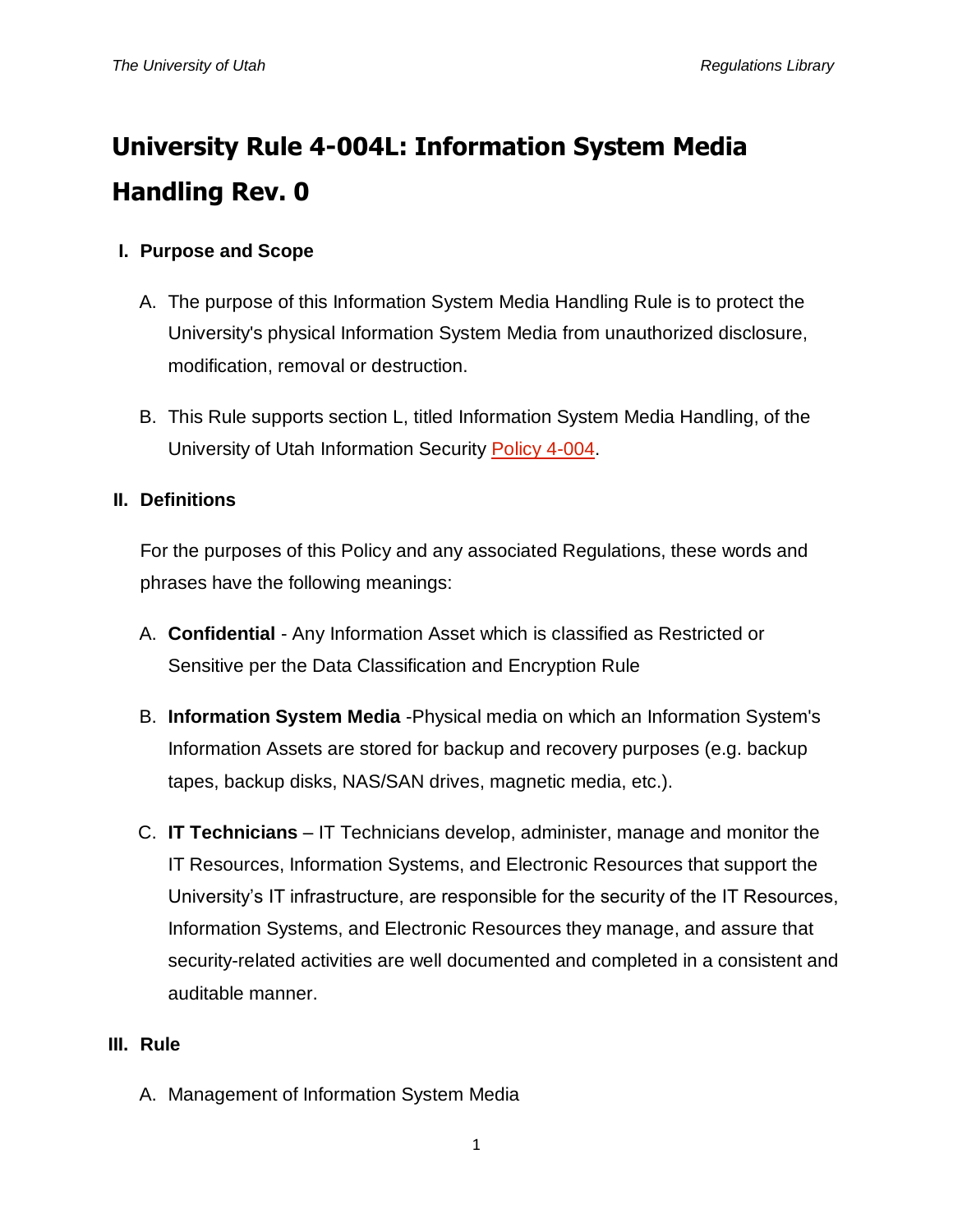When managing the University's Information System Media, IT Technicians will:

- 1. Store Information System Media in a safe, secure environment
- 2. Require authorization prior to removing Information System Media from the University's premises, and maintain a detailed record of all authorized removals
- 3. Delete, or otherwise make unrecoverable, the contents of re-usable Information System Media containing Confidential data prior to removal from the University's premises if the contents are no longer required in accordance with the Data Classification and Encryption Rule
- 4. Wherever technically feasible, encrypt all Information System Media containing data in accordance with Data Classification and Encryption Rule
- B. Handling of Information System Media Data
	- 1. The University will document and follow approved procedures and methodologies for handling Information System Media in accordance with the classification of the data stored on the Information System Media
- C. Disposal of Information System Media
	- 1. The University will dispose of Information System Media safely and securely when such media is no longer required, following approved procedures and methodologies
	- 2. Disposal of Confidential data should be conducted in accordance with the Data Classification and Encryption Rule, and logged where possible in order to maintain an audit trail

*[Note: Parts IV-VII of this Rule (and all other University Regulations) are Regulations Resource Information--the contents of which are not approved by the Academic Senate or Board of Trustees, and are to be updated from time to time as determined*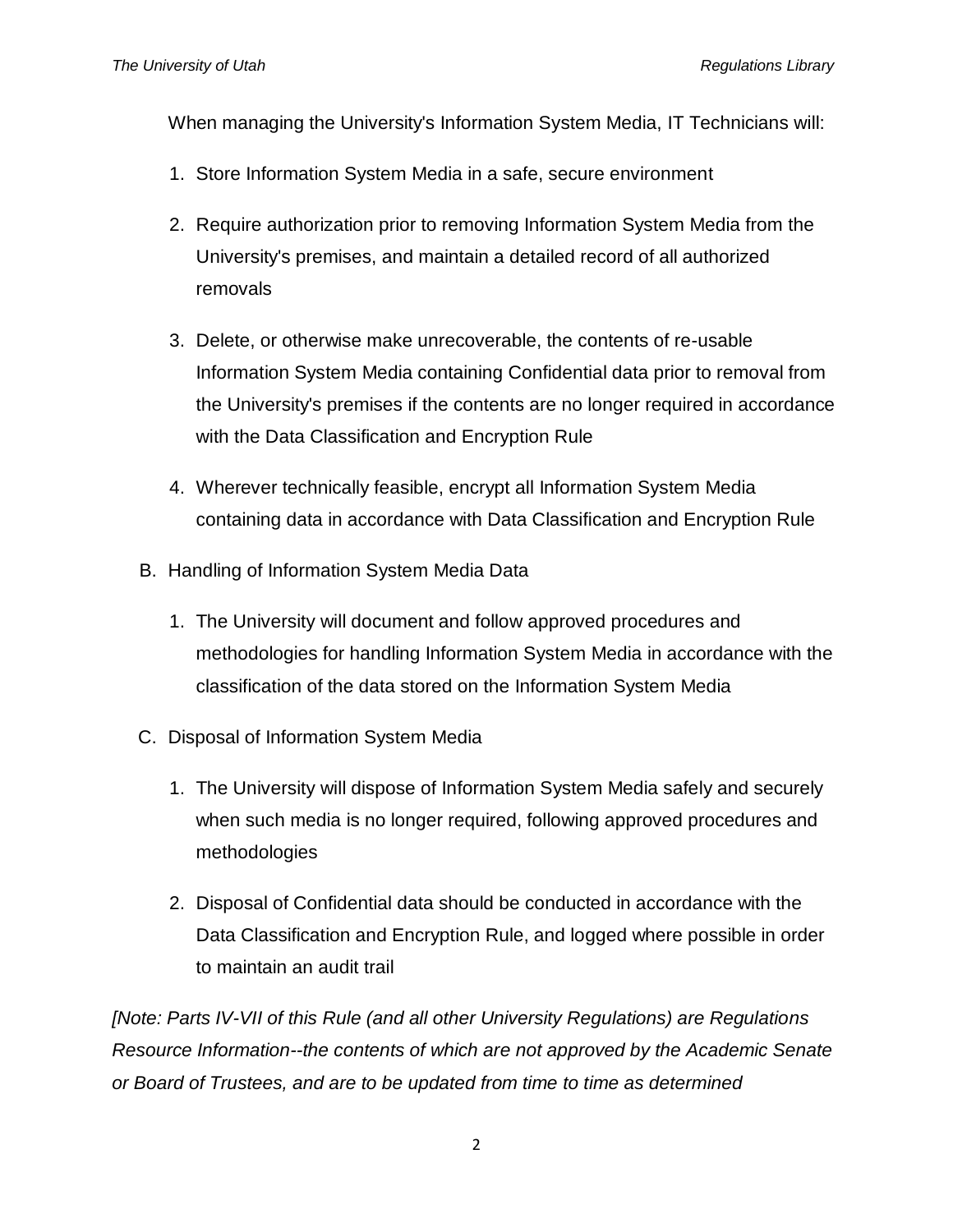*appropriate by the cognizant Policy Officer and the Institutional Policy Committee, as per [Policy 1-001](http://regulations.utah.edu/general/1-001.php) and [Rule 1-001.](http://regulations.utah.edu/general/rules/R1-001.php)]*

- **I. Rules, Procedures, Guidelines, Forms and other Related Resources**
	- A. Rules

TBD

B. Procedures

[Policy 4-004 Procedures](https://uofu.box.com/v/Procedures)

C. Guidelines

TBD

- D. Forms
- E. Other Related Resources Material

### **II. References**

- A. [45 C.F.R. 164:](http://www.gpo.gov/fdsys/pkg/CFR-2011-title45-vol1/pdf/CFR-2011-title45-vol1-part164.pdf) Health Insurance Portability and Accountability Act (HIPAA): Security and Privacy
- B. [Family Educational Rights and Privacy Act of 1974](http://www2.ed.gov/policy/gen/guid/fpco/ferpa/index.html) ("FERPA", 20 U.S.C. § 1232g)
- C. [Federal Information Security Management Act of 2002](http://www.dhs.gov/federal-information-security-management-act-fisma) ("FISMA", 44 U.S.C. § 3541)
- D. ISO 27002:2013, Information Technology Security Techniques Code of Practice for Information Security Controls
- E. [NIST 800 Series,](http://csrc.nist.gov/publications/PubsSPs.html) Federal Information Security Standards
- F. [Policy 3-070:](http://regulations.utah.edu/administration/3-070.php) Payment Card Acceptance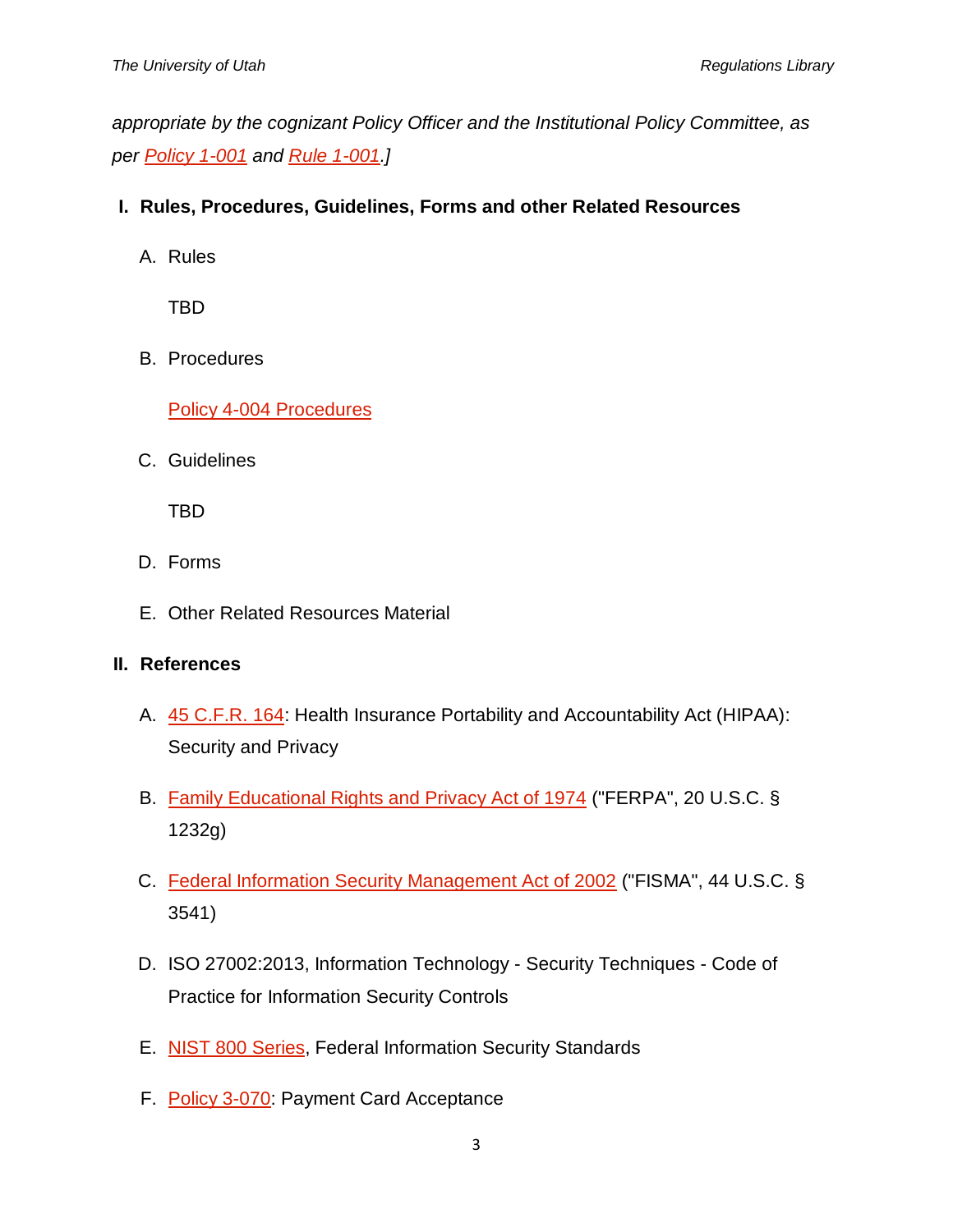- G. [Policy 4-001:](http://regulations.utah.edu/it/4-001.php) University Institutional Data Management
- H. [Policy 4-003:](http://regulations.utah.edu/it/4-003.php) World Wide Web Resources Policy
- I. [Policy 5-111:](http://regulations.utah.edu/human-resources/5-111.php) Disciplinary Actions and Dismissal of Staff Employees
- J. [Policy 6-400:](http://regulations.utah.edu/academics/6-400.php) Code of Student Rights and Responsibilities
- K. [Policy 6-316:](http://regulations.utah.edu/academics/6-316.php) Code of Faculty Rights and Responsibilities
- L. [Pub. 111-5, Division A, Title XIII, Subtitle D:](http://www.hhs.gov/ocr/privacy/hipaa/understanding/coveredentities/hitechact.pdf) Health Information Technology for Economic and Clinical Health Act (HITECH Act)
- M. [Omnibus HIPAA Rule:](http://www.gpo.gov/fdsys/pkg/FR-2013-01-25/pdf/2013-01073.pdf) 45 CFR Parts 160 and 164 Modifications to the HIPAA Privacy, Security, Enforcement, and Breach Notification Rules Under the HITECH Act and the Genetic Information Nondiscrimination Act; Other Modifications to the HIPAA Rules; Final Rule

### **III. Contacts**

- A. The designated contact Officials for this Policy are:
	- 1. Policy Owner (primary contact person for questions and advice): Chief Information Security Officer, 801-213-3397
	- 2. Policy Officer; Chief Information Officer, 801-581-3100

These officials are designated by the University President or delegee, with assistance of the Institutional Policy Committee, to have the following roles and authority, as provided in University Rule 1-001:

A 'Policy Officer' will be assigned by the President for each University Policy, and will typically be someone at the executive level of the University (i.e., the President and his/her Cabinet Officers). The assigned Policy Officer is authorized to allow exceptions to the Policy in appropriate cases...."